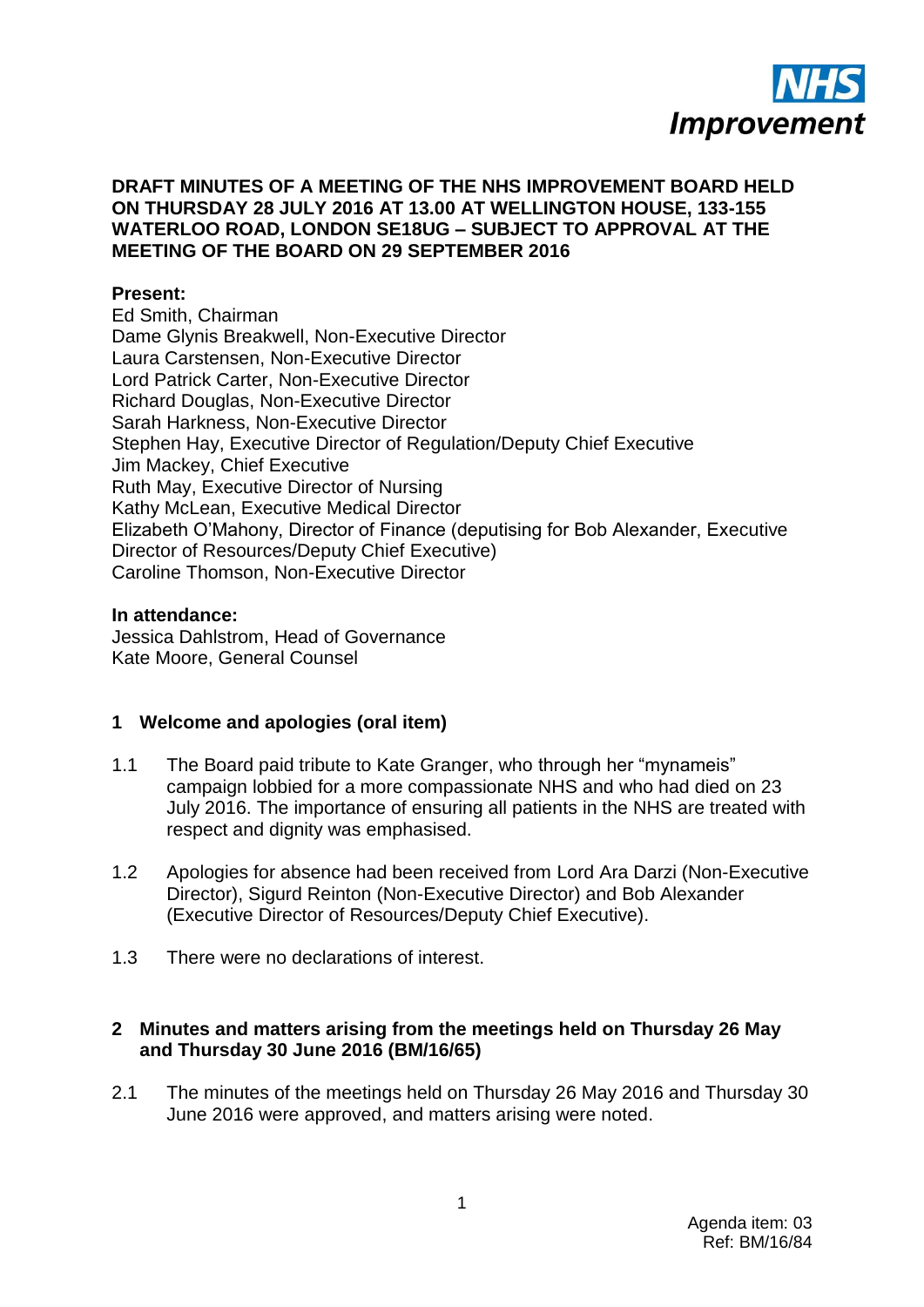2.2 The Chair requested that representatives from NHS England and the Care Quality Commission would be invited to attend NHS Improvement Board and committee meetings on a regular basis.

## **ACTION: JD**

2.3 The savings achieved as a result of the Board"s challenges around the Costing Assurance Programme were noted, and the Board thanked the Director of Pricing for the work on this.

## **3 Chief Executive's report (oral item)**

- 3.1 The Chief Executive provided an update on the financial position of the NHS, and the financial reset moment which had taken place on 21 July 2016. The Chief Executive highlighted the importance of safeguarding quality while seeking to achieve financial savings, and of ensuring boards of providers remained responsible for the performance of the organisations which they led.
- 3.2 The Board noted that discussions between NHS Improvement and NHS England with regard to Sustainability and Transformation Plans (STPs) would take place on Friday 29 July 2016. The aim of these discussions was to identify, for each STP area, the priority areas to focus on.
- 3.3 The Board highlighted the importance of seeking clinical input into all decisions around staffing levels, both at NHS Improvement and in provider organisations.
- 3.4 The Chair drew the Board"s attention to agenda item 8, "Ensuring NHS Improvement"s objectives are delivered", which was starred and therefore not for discussion at this meeting, but which provided a good overview of NHS Improvement"s objectives and progress made to date.

### **4 Performance of the NHS provider sector at 31 May 2016 (BM/16/66)**

4.1 The Board noted that the report focused on operational performance for the first two months of 2016/17. Financial information would be published once the Q1 results were available. These results were expected on 18 August 2016, and would be circulated to the Board in correspondence for review ahead of publication.

### **ACTION: EO'M**

- 4.2 The Director of Finance presented the key findings set out in the report. The Board discussed the increase in demand for emergency services and the implications for performance against the A&E target. The increase in trolley waits was also noted.
- 4.3 The importance of establishing realistic improvement trajectories was emphasised. With regard to the presentation of information in the paper, the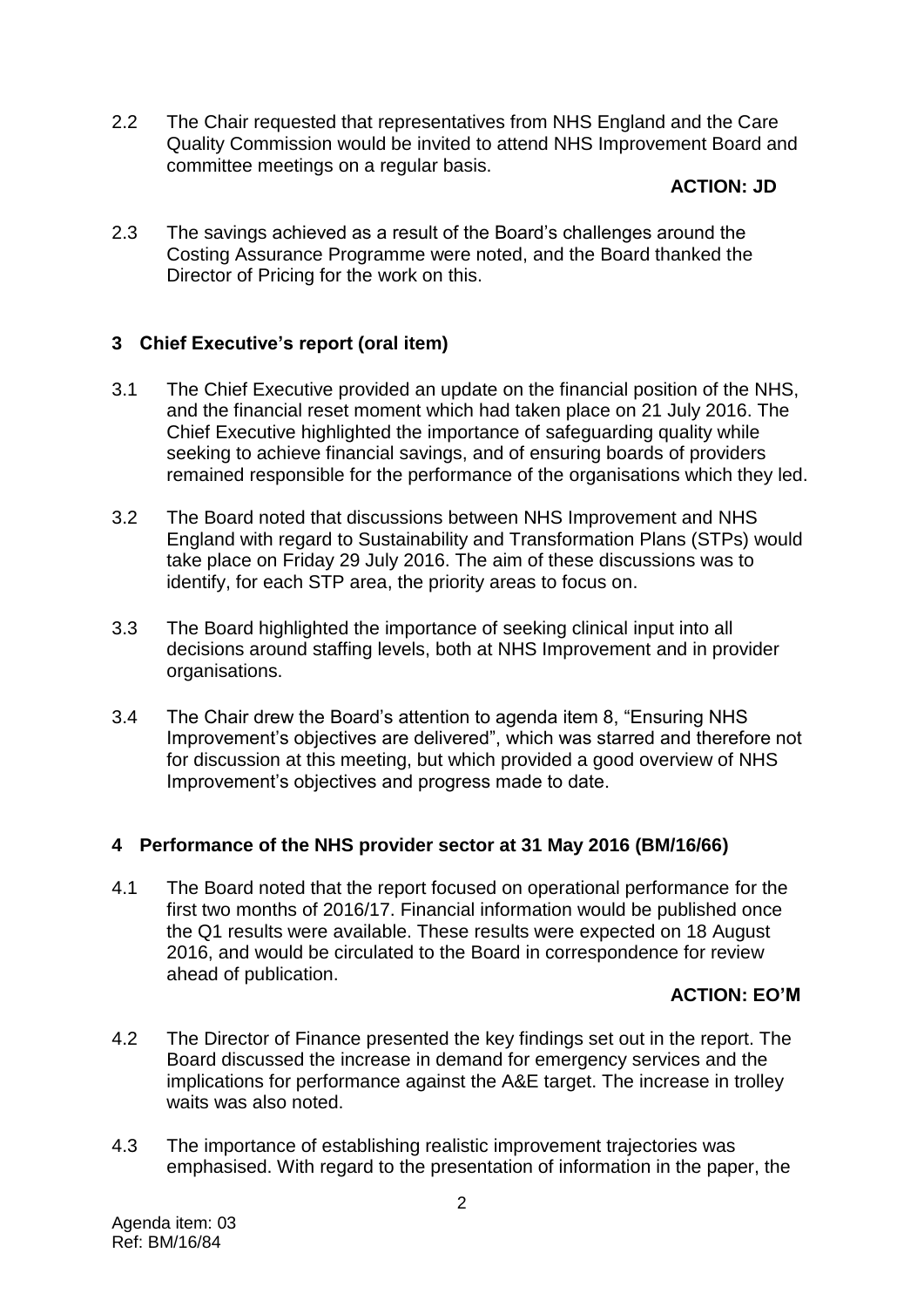Board requested more focus on underlying trends, and indicated that breaking the information down between NHS trusts and NHS foundation trusts was no longer required.

4.4 The Board requested a paper setting out the underlying drivers for performance against ambulance targets, to be presented at the Board meeting on 29 September 2016.

## **ACTION: BA**

4.5 The Board noted that the planned deficit for the sector for 2016/17 was £580 million, and that 24 providers had not yet agreed their control totals. The importance of ensuring a consistent level of stretch for all providers was emphasised.

# **5 Update on Sustainability and Transformation Plans (BM/16/67)**

- 5.1 The Chief Executive introduced the paper, which provided an update on the process for the development of STPs. It was noted that there was significant variation in progress made in different parts of the country.
- 5.2 The importance of ensuring that mental health provision was reflected appropriately in each STP was emphasised. The Board indicated that the STP process should also be regarded as an opportunity to consider health inequalities and issues around access to healthcare.
- 5.3 The Board considered the relationship between the indicators of performance discussed under the previous agenda item and the STPs that had been developed. The delivery mechanisms for improving performance were discussed, and the importance of resolving leadership issues was highlighted. The Board noted the role that data analytics could play in identifying solutions.
- 5.4 The Board requested that a progress update on STPs would be brought back to the next meeting of the Board. A separate session would also be organised for interested Board members to go through a selection of STPs in more detail.

### **ACTION: BA / JD**

### **6 Improvement report (BM/16/68)**

- 6.1 Adam Sewell-Jones, Executive Director of Improvement, joined the meeting for this item.
- 6.2 The Executive Director of Improvement introduced the report, which provided an overview of improvement activities ongoing across the organisation. It was noted that the launch event held on 14 July 2016 had been successful and positive feedback had been received from participants.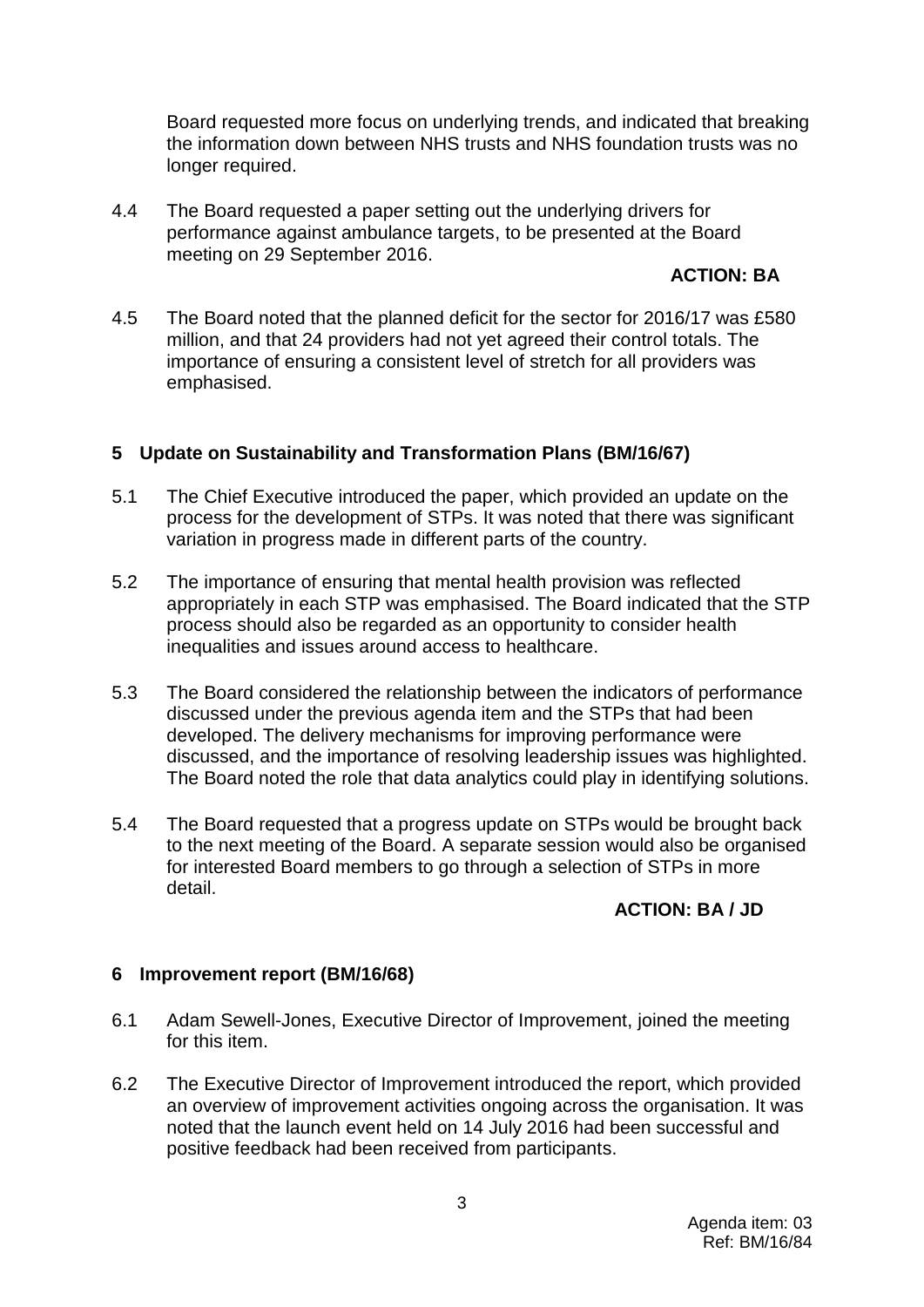- 6.3 The Board discussed ways in which the online Improvement Directorate could be expanded to become an online portal for NHS providers to share experiences and learning, and to enable colleagues from across the NHS to get in touch with each other.
- 6.4 The importance of resolving any regulatory issues that prevented Vanguard organisations making progress was emphasised, and a paper on this subject would come back to the Board.

# **ACTION: BD**

6.5 Further to the Board development session on 30 June 2016, at which behavioural insights were discussed, the Board encouraged the Executive team to continue to make use of behavioural insights analysis and advice where appropriate.

# **7 Corporate report (BM/16/70)**

- 7.1 The Board noted the report, which provided an overview of committee activity which had taken place since the last meeting of the Board on 26 May 2016.
- 7.2 The Chair of the Audit and Risk Assurance Committee provided an overview of progress made on risk management, and suggested this should be added to the list of topics for future Board development sessions.

## **ACTION: JD**

7.3 The Chair of the Appointments and Remuneration Committee informed the Board that this committee would be renamed the Provider Leadership Committee, to reflect its strategic role and to avoid confusion with the internal Nominations and Remuneration Committee.

### **8 Questions and comments from the public (oral item)**

8.1 A member of the public asked the Board to explain how public engagement would be ensured as part of the STP process. The Chief Executive provided assurance that genuine consultation was very important, and that all STP areas had been asked to ensure this formed part of their plans.

### **9 Private session – resolution (oral item)**

9.1 The Chair moved a resolution in order to move into private session to consider private items of business.

# **10 Chief Executive's update (oral item)**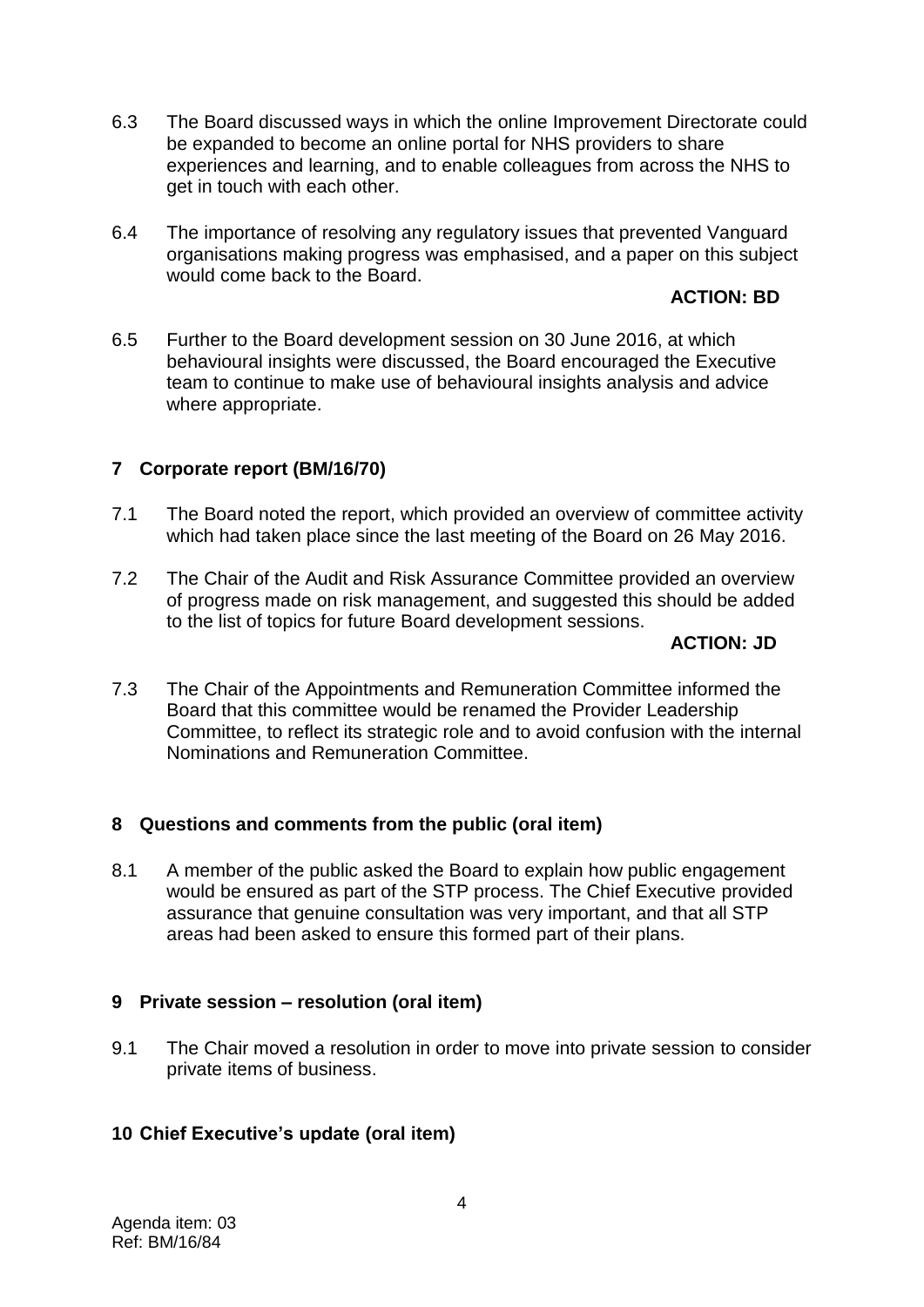- 10.1 The Chief Executive provided the Board with further background on the financial reset process, and again emphasised the importance of safeguarding the quality of NHS services. It was noted that NHS providers were required to conduct quality impact assessments of any changes proposed. The Executive Medical Director was leading ten "deep dives" into the quality impact assessment processes conducted by providers to provide assurance for the NHS Improvement Board that these were robust.
- 10.2 The importance of developing an overview of services across the country which were considered unsustainable or fragile was emphasised. The Board noted NHS Improvement"s role in supporting NHS providers in identifying solutions for such services.
- 10.3 The Board discussed the financial outlook for 2016/17 and considered the range of metrics available to assess financial performance and efficiency. The importance of a detailed analysis of Q1 data was emphasised, and the Board requested that a teleconference would be organised for the week commencing 22 August to discuss the Q1 results. The Board also requested that a paper would be presented at the next Board meeting on the risks contained in the financial plan for 2016/17, and in the forecast deficit of £580 million in particular.

## **ACTION: EO / JD**

## **11 2016/17 budget allocations (BM/16/71(P))**

11.1 The Board noted the paper, which set out proposed initial budget allocations for NHS Improvement for 2016/17.

# **RESOLVED:**

11.2 The Board resolved to approve the budget allocations, and to delegate authority to the Executive Committee for in-year budget adjustments.

### **12 Chairman's report (BM/16/72(P))**

12.1 The Chairman introduced the report, which provided an overview of recent stakeholder activity. The Board discussed stakeholder engagement more generally, and asked to be provided with a weekly update of recent news and stakeholder engagement events, as well as a forward look of events and activity planned for the near future.

### **ACTION: HB**

The Board discussed the implications of the recent referendum decision that Britain leave the European Union for NHS Improvement and the NHS, and emphasised the importance of mobilising efforts to influence the debate. A paper on this subject would come back to the Board.

# **ACTION: JM**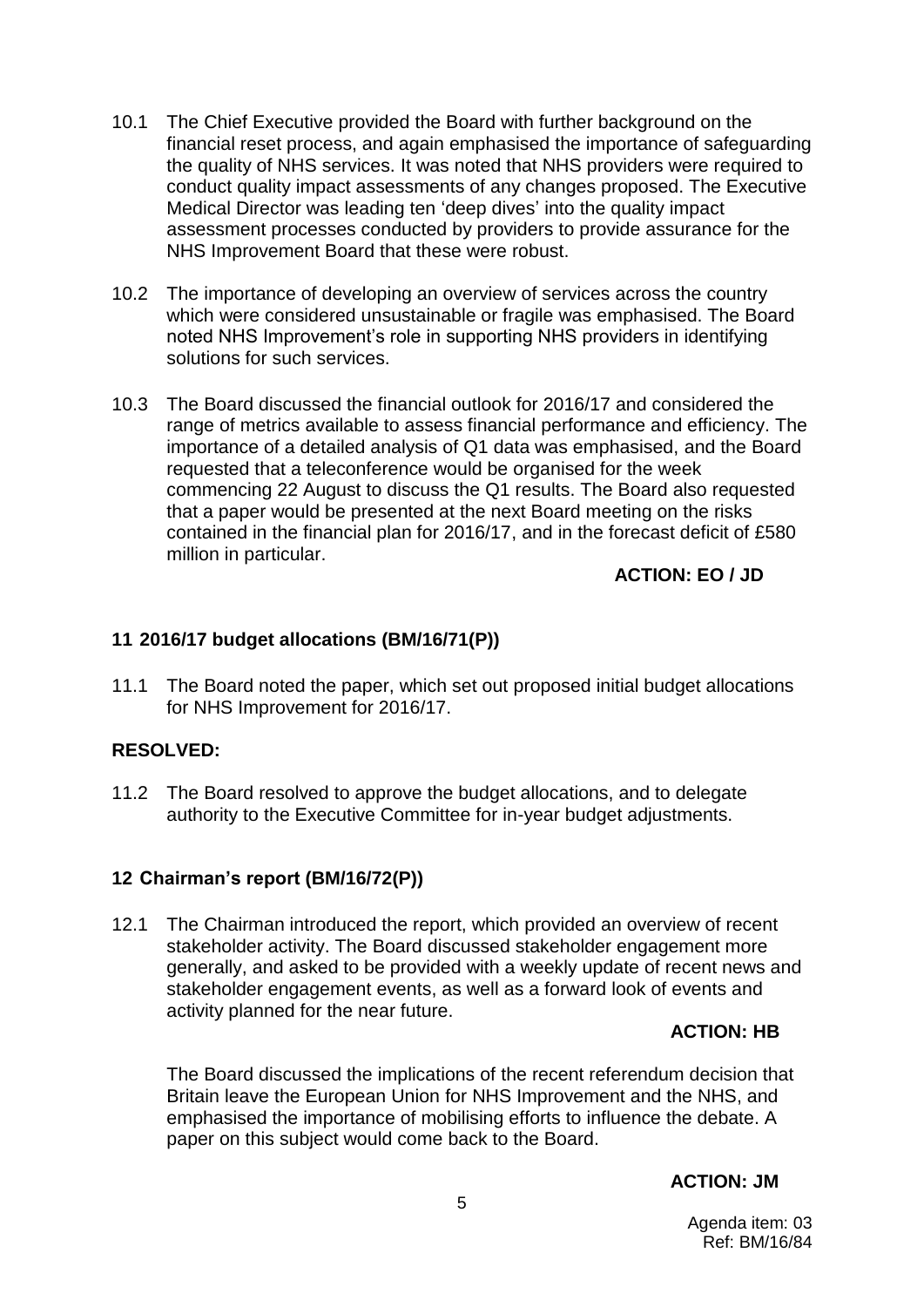## **RESOLVED:**

The Board approved the appointment of the Executive members of the Board.

## **13 Operational plans 2016/17: financial position (BM/16/73(P))**

- 13.1 The Board noted the report, which provided an overview of the current financial position. An update on the process for ensuring control totals were agreed was provided.
- 13.2 The degree of risk in the plans was noted, and the Board would be provided with regular updates on this risk, most immediately as part of the analysis of the Q1 results due in August 2016.
- 13.3 The Board was provided with an update on the Financial Special Measures work.

## **14 2017/18 planning round (oral item)**

- 14.1 The Director of Finance provided an oral update, and set out an accelerated timetable for the 2017/18 planning round. The Board noted that planning would commence in September 2016 with the aim of agreeing contracts by January 2017. It was also noted that this planning round would cover two years.
- 14.2 The Board requested that a flow chart setting out the 2017/18 planning process would be presented at the Board meeting on 29 September 2016.

# **ACTION: EO**

### **15 Drivers of emergency department performance against the four hour standard (BM/16/74(P))**

- 15.1 Chris Walters, Chief Economist, and Paul Devenish, Senior Economist, joined for this item.
- 15.2 The Board welcomed the paper, which set out analysis of the drivers of emergency department performance. It was noted that the paper provided explanations for performance at an aggregate level, but that with the data available it would also be possible to analyse drivers of performance at the level of individual organisations.
- 15.3 The Board emphasised the value of analysis of this kind, and the importance of taking a coordinated approach with other ALBs to ensure such analysis was not duplicated across ALBs. The Board also noted that data analytics would be discussed at the Board development session on 22 September 2016.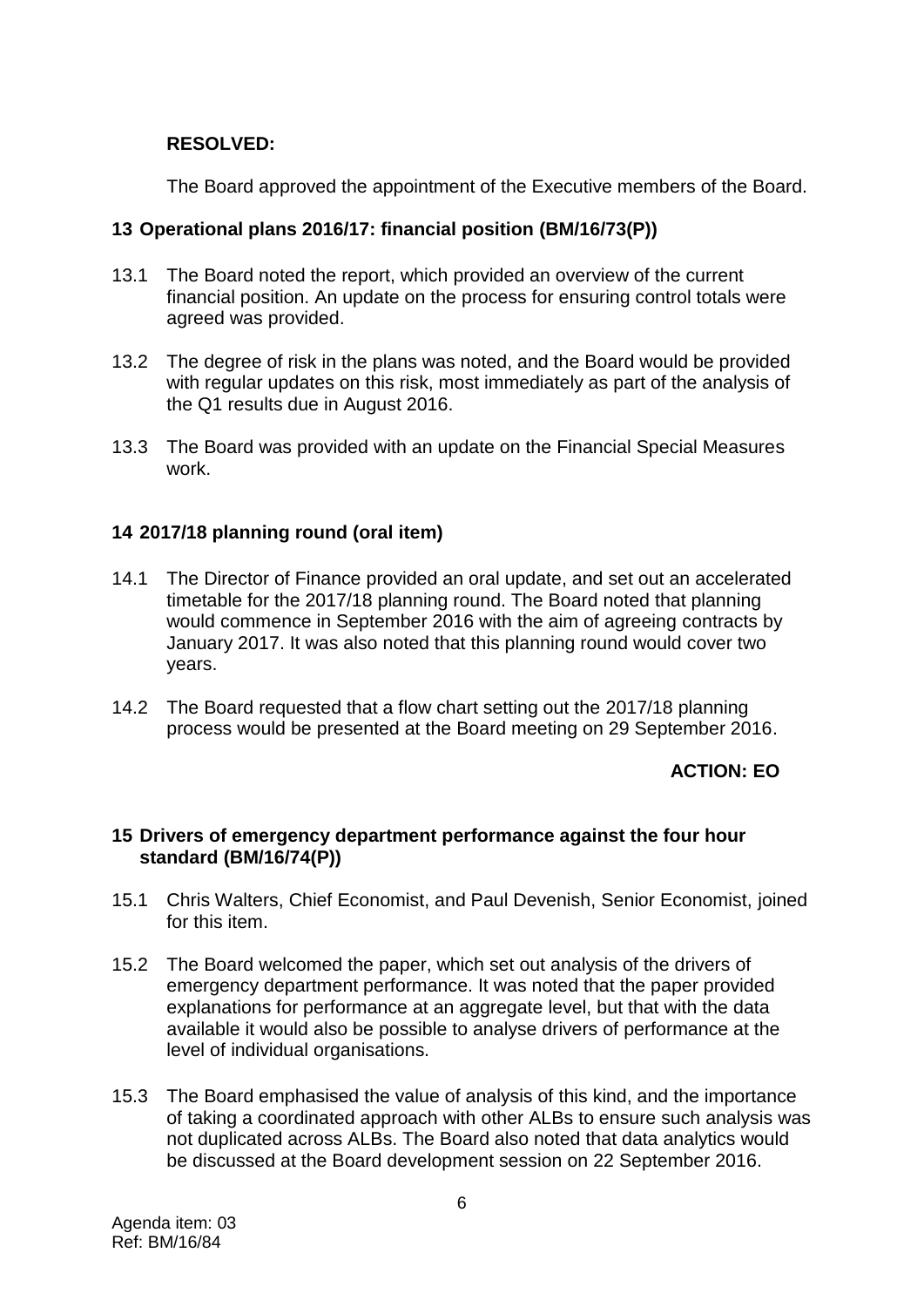## **RESOLVED:**

15.4 The Board resolved to made this Board paper available on NHS Improvement"s external website.

# **16 Productivity (BM/16/75(P))**

16.1 The Board noted the report, which was starred and therefore not for discussion.

## **RESOLVED:**

16.2 The Board resolved to made this Board paper available on NHS Improvement"s external website.

# **17 Capital update 2016/17 (BM/16/76(P))**

- 17.1 The Director of Finance introduced the paper, which set out the position in relation to capital expenditure for 2016/17. It was noted that there were significant risks associated with the target expenditure of £2.729 billion.
- 17.2 The Board noted the processes which were being put in place in relation to approval of individual capital expenditure proposals, and other mitigations which were currently being considered. It was noted, however, that NHS Improvement did not have the ability to control capital expenditure of NHS foundation trusts.

# **RESOLVED:**

17.3 The Board resolved that NHS Improvement could not assume responsibility for the delivery of CDEL capital expenditure within a £2.729 billion target.

# **18 New care models update (BM/16/77(P))**

- 18.1 Ben Dyson, Executive Director of Strategy, joined for this item.
- 18.2 The Executive Director of Strategy introduced the item, which set out progress made and upcoming decision points in relation to new care models. The Board discussed the creation of a single assessment process for commissioners and providers who were proposing integrated models of care. Licensing issues around non-NHS providers providing NHS care were also discussed.
- 18.3 The Board emphasised the importance of supporting providers in overcoming technical issues hampering progress for new care models. The Board requested a briefing on new care models for interested Non-Executive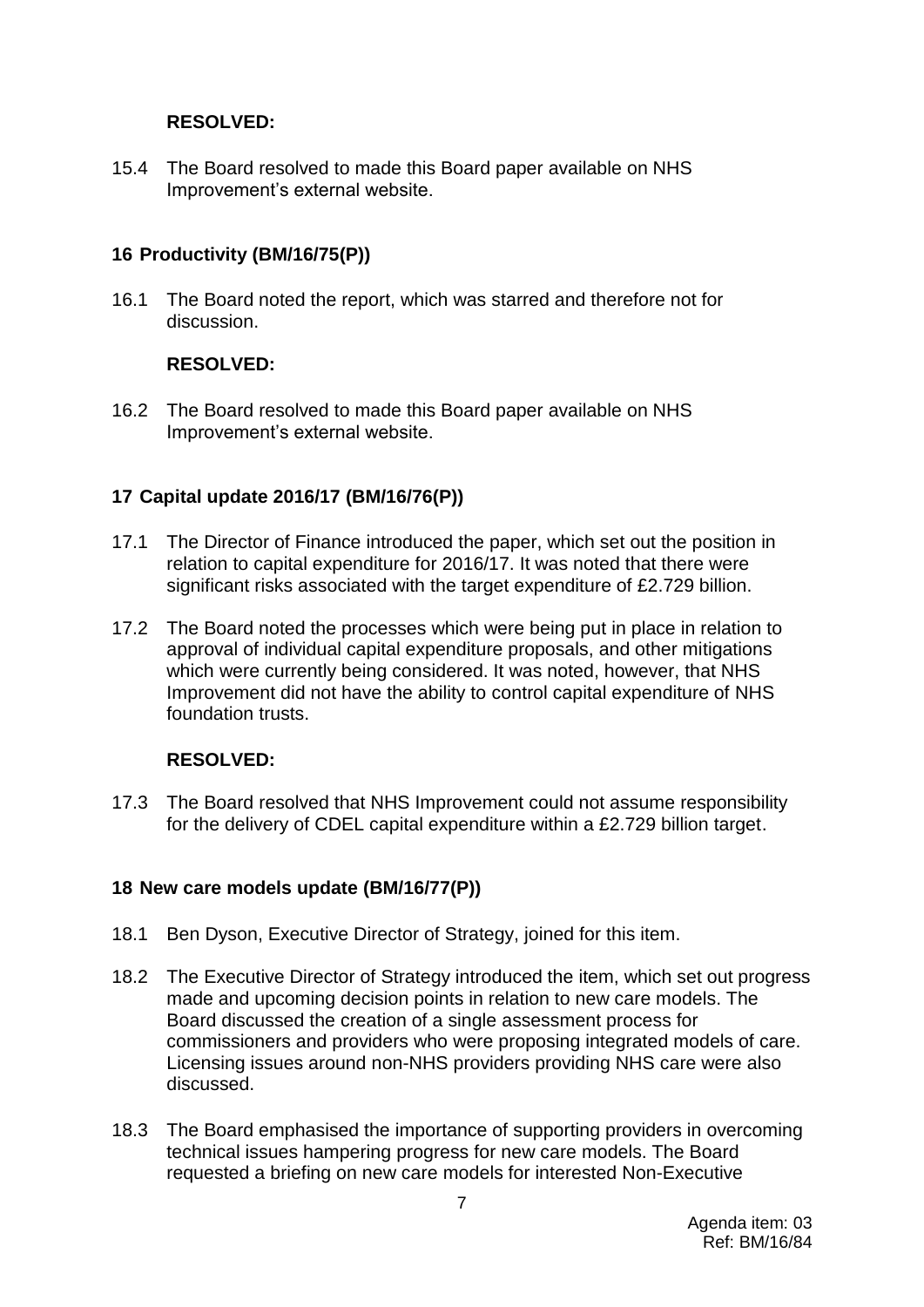Directors, and welcomed the proposal that this could be combined with an information session for senior leaders of vanguard organisations. The Board also requested an update on new care model for the next Board meeting.

# **ACTION: BD**

# **19 Challenged providers (BM/16/78(P))**

- 19.1 The Board noted the report, which provided an update on challenged providers.
- 19.2 The Board welcomed the format of the report, and requested that going forward, any changes in the annexes would be highlighted to enable the Board to identify these with ease.

## **20 Long-term partnership between Sherwood Forest Hospitals NHS Foundation Trust and Nottingham University Hospitals NHS Trust (BM/16/79(P))**

- 20.1 The Board noted the report, and noted that two of the Non-Executive Directors had provided advice to the Executive Team in relation to this transaction.
- 20.2 The Board advised that it remained concerned about the risks of bringing these two organisations together, and requested that these risks would be mitigated to the extent possible.

## **21 Acquisition of Manchester Mental Health and Social Care NHS Trust (BM/16/80(P))**

- 21.1 Warren Brown, Portfolio Director, joined for this item.
- 21.2 The Board noted the paper, which recommended that Greater Manchester West Mental Health NHS Foundation Trust was approved as the preferred acquirer organisation for Manchester Mental Health and Social Care NHS Trust.

### **RESOLVED:**

21.3 The Board resolved to approve Greater Manchester West Mental Health NHS Foundation Trust as the preferred acquirer organisation for Manchester Mental Health and Social Care NHS Trust.

### **22 Royal National Orthopaedic Hospital NHS Trust FBC (BM/16/81(P))**

22.1 Andrew Hines, Acting Executive Regional Managing Director (London), joined for this item.

Agenda item: 03 Ref: BM/16/84